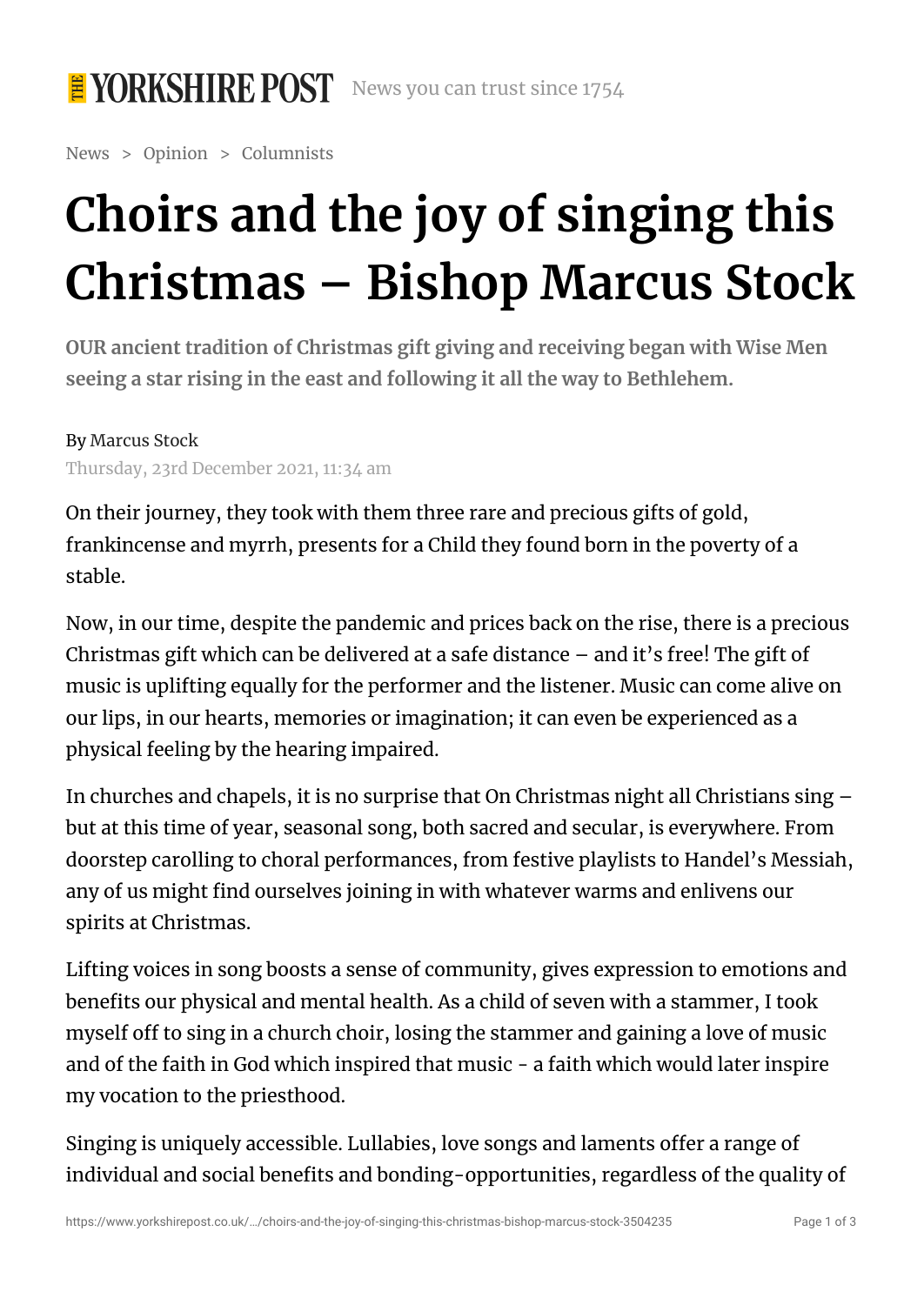## E YORKSHIRE POST News you can trust since 1754

News > Opinion > Columnists

our voices. While no-one is there to judge us when we sing along to carols on the radio at home or in the car, even a trained chorister singing in public the solo verse of Once in Royal David's City can have a momentary crisis of confidence about hitting the high notes and maintaining a consistent pitch.

Self-confidence seems to be the key concept on popular TV talent shows. [Singers](https://www.yorkshirepost.co.uk/topic/singers) are encouraged to 'step up' and 'own it', competing for what might be their only hope of future fame and wealth in the gift of three judges (not always men and, depending on your point of view, not always wise).

For just a brief period, with a wave of the TV-remote-control, Cinderellas appear transformed into self-confident celebrities, 'living the dream' as they strut their stuff centre stage. However, as the emotional and often tragic 'back-stories' of the winners sometimes reveal, 'self' confidence can evaporate in the darkest midnight hours.

Earthly stars can shine all-too-briefly, and for us mere mortals, trusting only in the trinity of 'me, myself and I' can leave us isolated with nowhere to turn when we encounter failure or suffer loss. The true meaning of 'confidence' is 'with faith'. For Christians, the God who makes dreams come true isn't a Fairy Godfather, waving a wand to grant wishes for beauty, talent, fame and fortune. The riches and gifts He gives are not easily-won, but are gained through patience and perseverance; His opportunities do not need to be seized or snatched, but are freely given through acts of kindness.

Cultural 'riches' are often regarded as luxuries, beyond the reach of those living with poverty, but studies show that simply singing together can improve children's teamwork and behaviour. In the Catholic schools and academies across the Diocese of Leeds, we address the single biggest factor that can prevent a child achieving its potential: poverty of opportunity. Our Diocesan Schools Singing Programme is recognised as the UK's leading choral music provision, with Leeds Cathedral music staff giving weekly whole-class professional singing tuition in schools. Whether just for enjoyment, as a pathway to learning organ, piano or accordion through our Keyboard Studies Programme, young people are following their dreams by finding their voice.